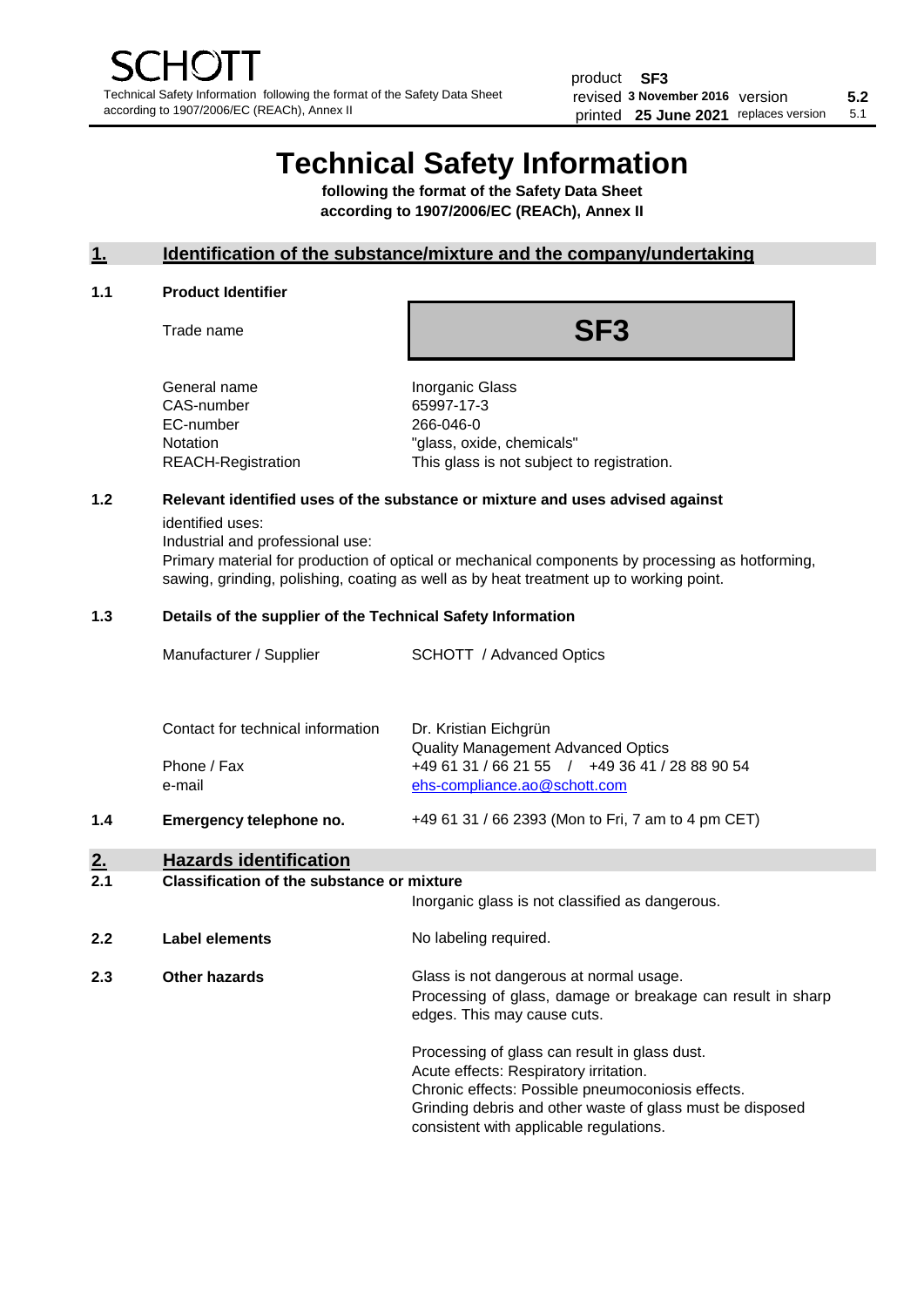# **3. Composition/information on ingredients**

## **3.1 Substances**

As the substance glass is not included in the candidate list of substances of very high concern, currently there are no information duties according to article 33 of REACH. However for the production of glass we may use substances, which are on the candidate list and had been included in Annex XIV of the REACH regulation or could be included in future . These powdery substances are not present as such in the final glass; they are fully integrated into the glass matrix through the melting process. Thus they loose their original characteristics. The main components are listed as additional information in chapter 16. For more information please refer to ehs-compliance.ao@schott.com.

#### **3.2 Mixtures**

Glass is classified as substance acc. to regulation (EC) No 987/2008 (amending of Reach-Reg.).

#### **4. First aid measures**

## **4.1 Description of first aid measures**

| <b>General information</b> | Glass is no hazardous substance. The following information<br>refer to glass dust and glass splinter which may result from<br>processing or breakage. |
|----------------------------|-------------------------------------------------------------------------------------------------------------------------------------------------------|
| <b>After inhalation</b>    | Supply fresh air; consult doctor in case of complaints                                                                                                |
| After skin contact         | Normally not dangerous.                                                                                                                               |
|                            | Consult doctor in case of complaints.                                                                                                                 |
| After eye contact          | Rinse under running water.                                                                                                                            |
|                            | Consult doctor in case of complaints.                                                                                                                 |
| <b>After swallowing</b>    | Consult doctor                                                                                                                                        |

# **4.2 Most important symptoms and effects, both acute and delayed**

none known

**4.3 Indication of immediate medical attention and special treatment needed** 

|     |                                                                     | none                           |
|-----|---------------------------------------------------------------------|--------------------------------|
| 5.  | <b>Fire fighting measures</b>                                       |                                |
| 5.1 | <b>Extinguishing media</b>                                          | no requirements                |
| 5.2 | Special hazards arising from the substance or mixture               | none. Glass is noncombustible. |
| 5.3 | <b>Advice for firefighters</b>                                      | none                           |
| 6.  | <b>Accidental release measures</b>                                  |                                |
| 6.1 | Personal precautions, protective equipment and emergency procedures |                                |
|     |                                                                     | none                           |
| 6.2 | <b>Environmental Precautions</b>                                    | none                           |
| 6.3 | Methods and material for containment and cleaning up                | none                           |
| 6.4 | Reference to other sections                                         | none                           |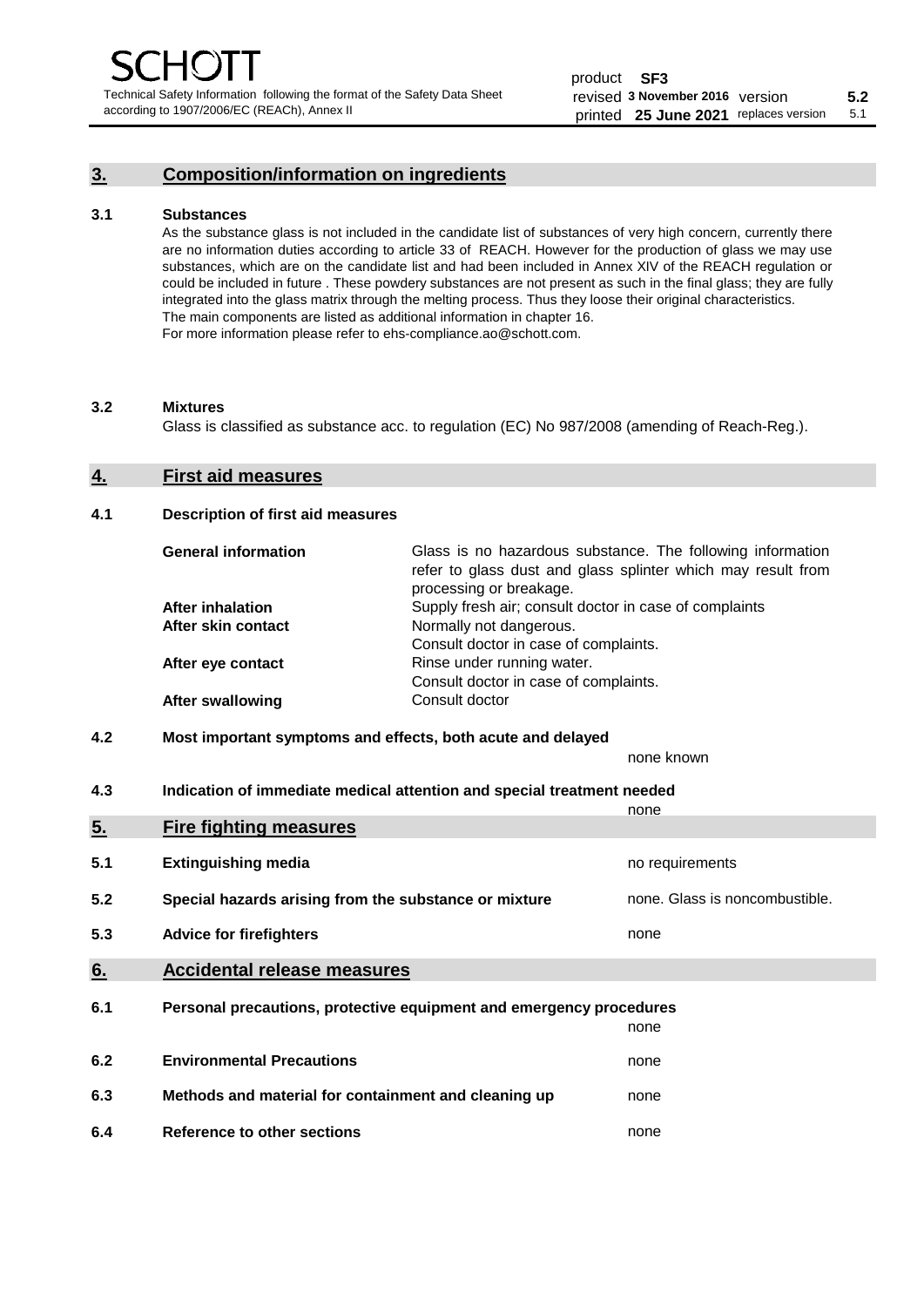| $\underline{7}$ . | <b>Handling and storage</b>                                                                                                                                                                                                                                                                                                                                                                                                    |                                                                                                                                                                                                                                                                                                                                        |
|-------------------|--------------------------------------------------------------------------------------------------------------------------------------------------------------------------------------------------------------------------------------------------------------------------------------------------------------------------------------------------------------------------------------------------------------------------------|----------------------------------------------------------------------------------------------------------------------------------------------------------------------------------------------------------------------------------------------------------------------------------------------------------------------------------------|
| 7.1               | <b>Precautions for safe handling</b>                                                                                                                                                                                                                                                                                                                                                                                           | Avoid breakage because of injury risk by sharp edges.                                                                                                                                                                                                                                                                                  |
| 7.2               | Conditions for safe storage, including any incompatibilities                                                                                                                                                                                                                                                                                                                                                                   | Store in dry environment. Avoid excessive humidity.                                                                                                                                                                                                                                                                                    |
| 7.3               | Specific end use(s)                                                                                                                                                                                                                                                                                                                                                                                                            | see section 1.2                                                                                                                                                                                                                                                                                                                        |
| 8.                | <b>Exposure controls / personal protection</b>                                                                                                                                                                                                                                                                                                                                                                                 |                                                                                                                                                                                                                                                                                                                                        |
| 8.1               | <b>Control parameters</b><br>Regulation<br>Value<br>0.3 mg / $m^3$<br>peak limit<br>no information<br>teratogenic                                                                                                                                                                                                                                                                                                              | In case of dust formation, declaration for FUSED SILICA, CAS-No: 60676-86-0<br>TRGS 900 - GERMAN OCCUPATIONAL EXPOSURE LIMIT VALUES (01/2006)<br>(EXPOSURE LIMIT VALUE) with reference to the respirable fraction.<br>There is no reason to fear a risk of damage to the developing embryo<br>or foetus when limit value is adhered to |
| 8.2               | <b>Exposure controls</b><br>Technical measures and appropriate work processes have higher priority than personal<br>protective equipment. Provide adequate ventilation by local exhaust ventilation or ventilation<br>in general.<br>Adequate assessment tools for verification of effectivity of the protective measures includes<br>methods of measurements as described in "Technischen Regeln for Gefahrstoffe (TRGS) 402. |                                                                                                                                                                                                                                                                                                                                        |
|                   | <b>Respiratory Protection</b>                                                                                                                                                                                                                                                                                                                                                                                                  | Technical measure: wet grinding/processing, avoid dust<br>formation.<br>If glass dust or particulates are above the national exposure<br>limits use a national approved respirator for dust and fibers.                                                                                                                                |
|                   | <b>Hand Protection</b>                                                                                                                                                                                                                                                                                                                                                                                                         | Use protective gloves and safety wristbands for protection<br>against cut injuries.                                                                                                                                                                                                                                                    |
|                   | Eye Protection                                                                                                                                                                                                                                                                                                                                                                                                                 | Use industrial safety glasses that meet national standards.                                                                                                                                                                                                                                                                            |
|                   | <b>Personnel Protection</b>                                                                                                                                                                                                                                                                                                                                                                                                    | Use safety skirting for protection from sharp edges.<br>Wear safety shoes.                                                                                                                                                                                                                                                             |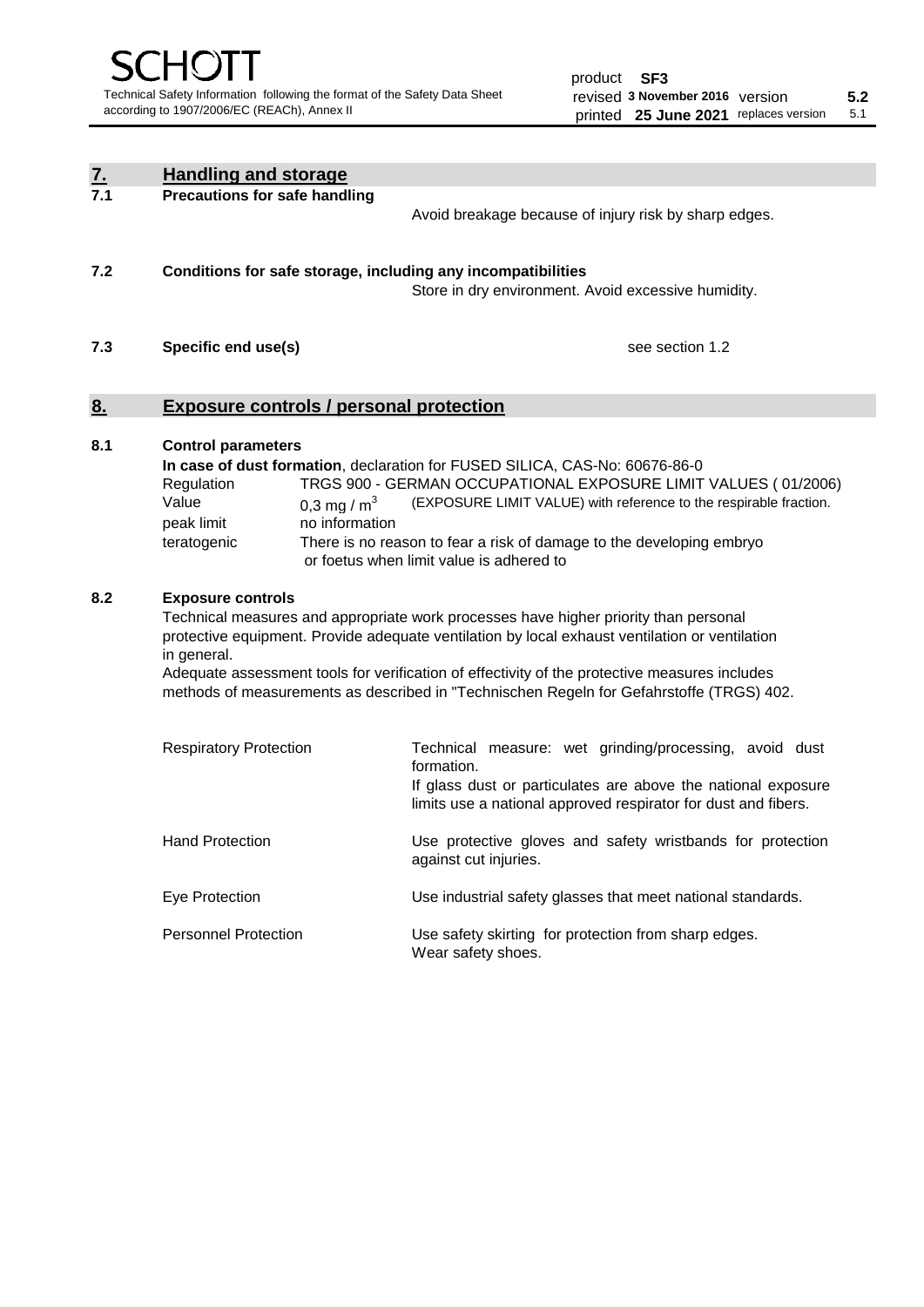Technical Safety Information following the format of the Safety Data Sheet according to 1907/2006/EC (REACh), Annex II

# **9. Physical and chemical properties**

**9.1 Information on basic physical and chemical properties**

|     | Appearance                            |                                                    |
|-----|---------------------------------------|----------------------------------------------------|
|     | <b>Physical state</b>                 | solid                                              |
|     | Colour                                | transparent or coloured                            |
|     | Odour                                 | odourless                                          |
|     | pH-value                              | not applicable                                     |
|     | Boilling point/boilling range         | not applicable                                     |
|     | Melting point/melting range           | 415 $\degree$ C                                    |
|     |                                       | Transformation temperature according to ISO 7884-8 |
|     | <b>Flashpoint</b>                     | not combustible                                    |
|     | <b>Combustibility</b>                 | not combustible                                    |
|     | Ignition temperature                  | none                                               |
|     | <b>Auto flammability</b>              | none                                               |
|     | Danger of explosion                   | none                                               |
|     | <b>Explosive limits upper / lower</b> | none                                               |
|     | <b>Oxidizing characteristics</b>      | none                                               |
|     | Vapour pressure                       | not applicable                                     |
|     | Density (20 °C)                       | $4,64$ g/ccm                                       |
|     | <b>Water solubility</b>               | not applicable                                     |
|     | <b>Fat solubility</b>                 | not applicable                                     |
|     | n-octanol-water partition coefficient | not applicable                                     |
|     | <b>Other information</b>              | none                                               |
| 9.2 | <b>Other information</b>              | none                                               |

# **10. Stability and Reactivity**

#### **10.1 Reactivity**

Glass is a stable material. Glass is inert to many chemicals, but may react to hot, strong alkaline solutions and with hydrofluoric, fluorosilicic and phosphoric acids. When heated to temperatures above the melting point, metal oxide fumes may be emitted.

Glass is an amorphous, inorganic, usually transparent or translucent substance consisting of a mixture of silicates or sometimes borates or phosphates as glass formers. With additions of modifiers a melt is produced at high temperatures, that cools to a solid state without crystallization.

# **10.2 Chemical stability**

Glass is stable at normal environmental conditions.

**10.3 Possibility of hazardous reactions** 

No hazardous reactions at intended use.

| 10.4 | <b>Conditions to avoid</b>       | see section 10.1 |
|------|----------------------------------|------------------|
| 10.5 | Incompatible materials           | see section 10.1 |
| 10.6 | Hazardous decomposition products | see section 10.1 |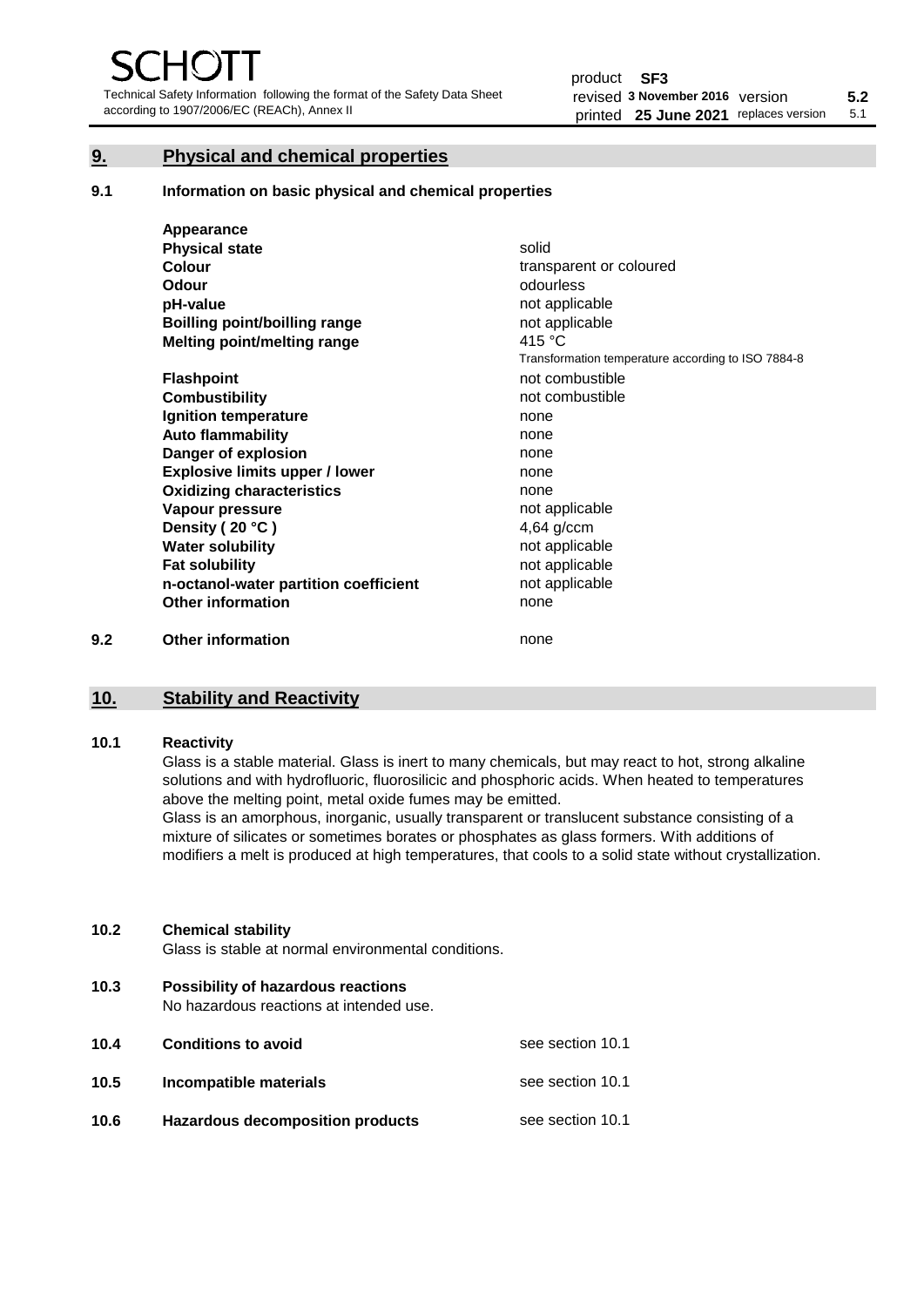# **11. Toxicological information**

**11.1 Information on toxicological effects** Toxicological data are not available.

# **12. Ecological information**

- **12.1 Toxicity**
- **12.2 Persistence and degradability**
- **12.3 Bioaccumulative potential**
- **12.4 Mobility in soil**
- **12.5 Results of PBT and vPvB assessment**
- **12.6 Other adverse effects**

# **13. Disposal considerations**

**13.1 Waste treatment methods**

Disposal according to local regulations

unknown unknown unknown

unknown unknown unknown

| <u>14.</u> | <b>Transport information</b>                                            |                     |
|------------|-------------------------------------------------------------------------|---------------------|
| 14.1       | <b>UN Number</b>                                                        | no requirements     |
| 14.2       | <b>UN Proper Shipping Name</b>                                          | no requirements     |
| 14.3       | <b>Transport hazard class(es)</b>                                       | no requirements     |
| 14.4       | Packing group                                                           | no requirements     |
| 14.5       | <b>Environmental hazards</b>                                            | no requirements     |
| 14.6       | Special precautions for user                                            | see sections 6 to 8 |
| 14.7       | Transport in bulk according to Annex II of MARPOL73/78 and the IBC Code |                     |
|            |                                                                         | no requirements     |

# **15. Regulatory information**

# **15.1 Safety, health and environmental regulations/legislation specific for the substance or mixture**

**REACH** Under REACH glass is classified as a "Substance". According to Appendix V Number 11 of the REACh regulation glass is exempted from registration if specified conditions are met. SCHOTT AG, Advanced Optics has examined this conditions for its products. This glass is not subject to registration.

**RoHS** This glass does not contain - according to our knowledge - materials in concentrations, whose placing on the market is forbidden in accordance to the current requirements of the European Directive 2011/65/EU. This glass contains lead to achieve it's particular characteristics. It is compliant to the RoHS due to the exemptions specified in the annex of the RoHS.

**United Nations Globally Harmonized System (UN-GHS) related to safety information.**

This information considers also the requirements of the UN-GHS related to safety information.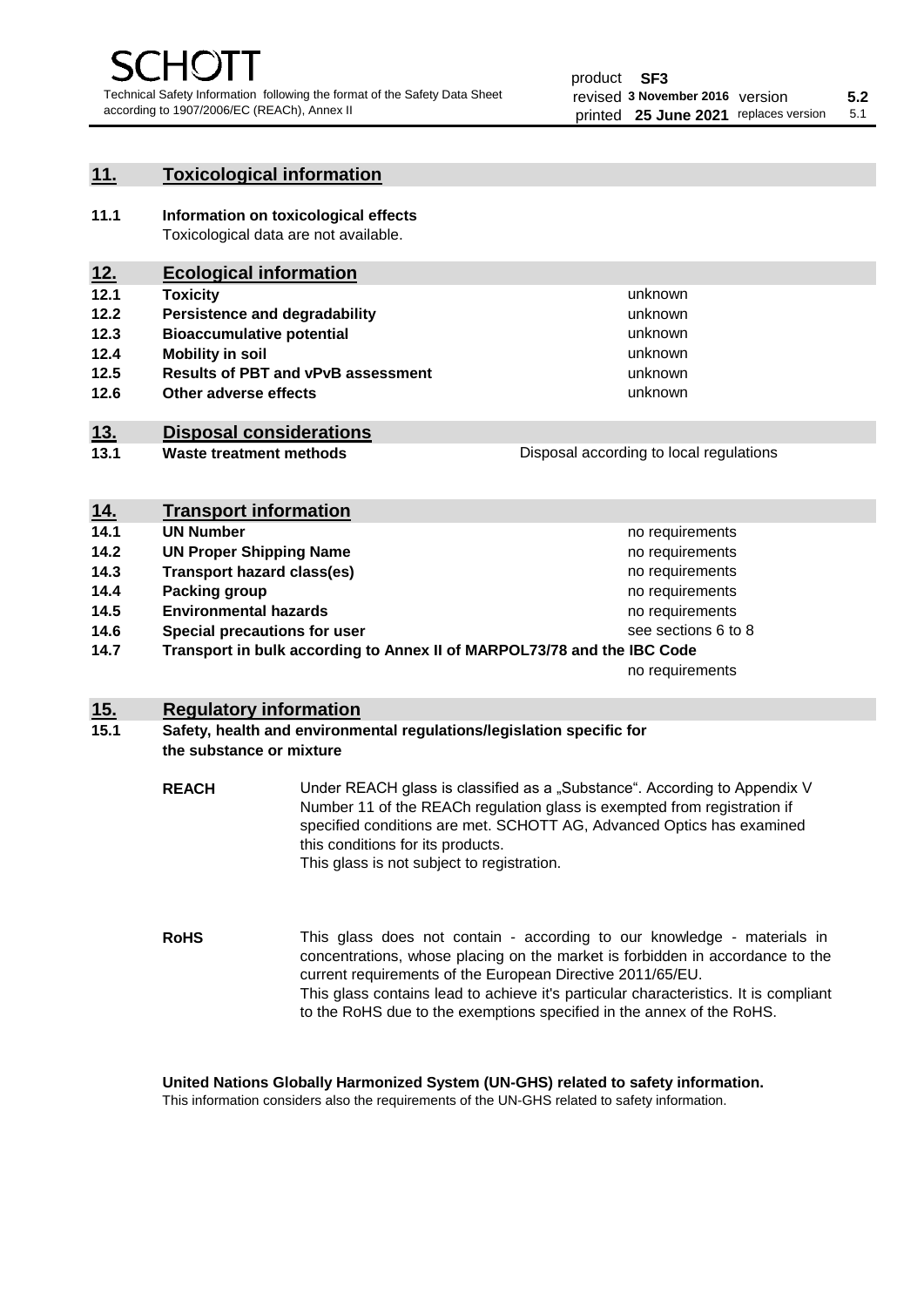Technical Safety Information following the format of the Safety Data Sheet according to 1907/2006/EC (REACh), Annex II

# **15.2 Chemical Safety Assessment**

A Chemical Safety Assessment has not been carried out.

# **16. Other information**

| 16.1 | Composition of mixture according to raw materials, based on the oxides. | 5.1 |
|------|-------------------------------------------------------------------------|-----|
|------|-------------------------------------------------------------------------|-----|

| chemical         |               | proportion    | <b>SVHC (REACH)</b> | Reg.  | <b>OSHA</b>                                       | <b>ACGIH</b> | Carc. |
|------------------|---------------|---------------|---------------------|-------|---------------------------------------------------|--------------|-------|
| name             | <b>CAS-No</b> | of weigth (%) | (Y/N)               | (Y/N) | <b>PEL</b>                                        | TLV          | (Y/N) |
| Arsenic Trioxide | 1327-53-3     | < 1           | Yes                 | Yes   | $0.01$ mg/m <sup>3</sup> $0.01$ mg/m <sup>3</sup> |              | Yes   |
| Potassium Oxide  | 12136-45-7    | $1 - 10$      | No                  | No    | N/A                                               | N/A          | No    |
| Sodium Oxide     | 1313-59-3     | $1 - 10$      | No                  | No    | N/A                                               | N/A          | No    |
| Lead Oxide       | 1317-36-8     | $60 - 70$     | Yes                 | Yes   | $0.05$ mg/m <sup>3</sup> 0.05 mg/m <sup>3</sup>   |              | Yes   |
| Silica           | 14808-60-7    | $30 - 40$     | No                  | Yes   | 0.1 mg/m <sup>3</sup> 0.025 mg/m <sup>3</sup>     |              | No    |

**The classification and limiting values are valid for the raw materials, see section 3. Glass is not a substance of very high concern (SVHC).**

#### **Explanations to the data in the table**

| SVHC(REACH)  | The raw material is listed in the candidate list of the substances of very high<br>concern                                                                 |
|--------------|------------------------------------------------------------------------------------------------------------------------------------------------------------|
| Reg.         | Regulated chemical substance per list OSHA Regulations (Standards - 29<br>CFR) Subpart 1910.1000 Tables Z1 to Z3 Limits for Air Contaminants               |
| OSHA / PEL   | Permissible exposure limit – for chemical materials, issued by the OSHA                                                                                    |
| ACGIH / TLV  | Threshold limit value - chemical substances classification by the ACGIH                                                                                    |
| <b>OSHA</b>  | Occupational Safety and Health Administration, an organization of the US.<br>Department of Labor (www.osha.gov).                                           |
| <b>ACGIH</b> | American Conference of Governmental Industrial Hygienists (ACGIH), an<br>member-based organization that advances occupational and environmental<br>health. |
| Carc.        | Chemical substance classified as carcinogen                                                                                                                |